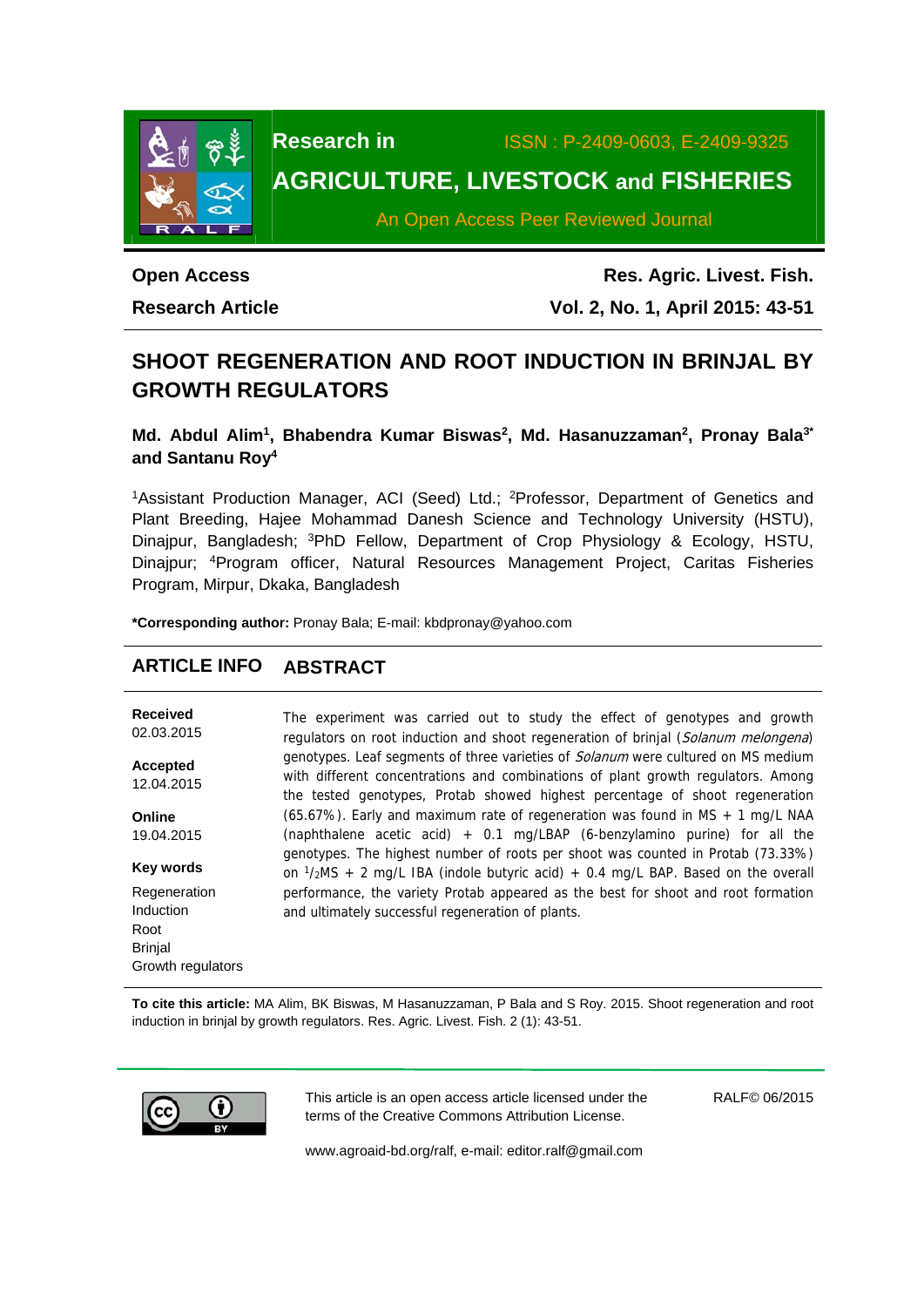## **INTRODUCTION**

 Brinjal (*Solanum melongena L.),* belongs to the family Solanaceae, is one of the most popular, palatable and nutritious vegetable crop in Bangladesh. It is thought to be originated in Indian sub-continent with the secondary centre of origin in China (Zeven and Zhukovsky, 1975).The area of brinjal cultivation in Bangladesh is 45.57 thousand hectare and production is 3.40 lac metric tons (BBS, 2011). Brinjal is an economically important vegetable comprising an imperative supply of dietary protein, carbohydrate, vitamins and minerals particularly for the vegetarian population of developing countries. It has higher calorie, iron, phosphorus and riboflavin than tomato (Ray et al., 2011). However, the quality of brinjal varies with shape, size and colour of fruits (Bose and Som, 1986). Brinjal can be cultivated as a year round crop but the productivity and quality of this crop suffer due to its susceptibility to a number of diseases and insect pests (Sadilova et al., 2006).

 In popular medicine, eggplant is indicated for the treatment of several diseases, including diabetes, arthritis, asthma and bronchitis and reducing blood and liver cholesterol rates in humans (Jorge et al., 1998). Brinjal is cultivated throughout the entire tropics and sub-tropics. Plant regeneration is somehow dependent on the type of explants such as cotyledon (Bardhan et al., 2012, Mir et al*.,* 2011). The type and concentration of growth regulators and varieties can cause significant differences in morphogenetic responses of brinjal (Magioli and Mansur, 2005). The present study was undertaken to develop a suitable regeneration protocol for the tested three brinjal genotypes grown in Bangladesh.

## **MATERIALS AND METHODS**

The experiment was carried out during the period from September, 2011 to January, 2012 in the Biotechnology Laboratory at the Department of Biotechnology of Hajee Mohammad Danesh Science and Technology University, Dinajpur. The varieties of Brinjal used in the present investigation namely-Protab, Green Ball and Ghemma Begun (Local) were collected from A.R. Mallik Seeds Co. Metal Agro Ltd. and locally from Dinaipur.

 The surface sterilization of seeds was carried out under a Laminar Air Flow Cabinet. The floated seeds were discarded and others were rinsed in 70% ethyl alcohol for one minute, and then thoroughly washed with sterilized water. The alcohol treated seeds were immersed into  $0.1\%$  HgCl<sub>2</sub> solution for 8-10 minutes, few drops Tween-20 per 100 ml were also added at that time. The seeds were then washed 5-6 times with sterilized distilled water. Sterilized seeds were placed into seed germination medium in vials. Six seeds were placed in each vial. The culture was then incubated in dark till the germination of seeds. These vials were then transferred to 16 hours light for normal seedling growth. Twenty one days old seedlings were used as source of contamination free explants. The seedlings raised in axenic culture were used as the source of different kinds of explants. The leaf segments were used as explants. Leaf segment from each germinated seedling were cut into small pieces using sterilized scalpel under a Laminar Air Flow cabinet. Four pieces of leaf segments were arranged on each vials and gently pressed into the surface of the sterilized culture medium with various combinations and concentrations of growth regulators viz.,  $T_1$  = MS medium containing with 1 mg/L NAA (Napthaline acetic acid) + 0.1 mg/L BAP (6-benzylamino purine). T<sub>2</sub> = MS medium containing with 1.5 mg/L NAA + 0.5 mg/l BAP,  $T_3$  = MS medium containing with 1.5 mg/L NAA + 1 mg/l BAP,  $T_4$  = MS medium containing with 1 mg/L NAA + 1.5 mg/l BAP and  $T_5$  = MS medium containing with 0.5 mg/L NAA + 2 mg/L BAP. MS media with different concentrations and combinations of BAP and NAA (e.g.,  $T_1 = 1/2$  MS medium containing 2 mg/LIBA + 0.4 mg/L BAP,  $T_2 = 1/2$  MS medium containing with 1 mg/L IBA + 0.3 mg/l BAP and  $T_3$ = 1/2 MS medium containing with 0.5 mg/L IBA + 0.2 mg/L BAP) were used for root formation. The subculture vials were again incubated at 25+2°C with moderate light intensity. All cultures were examined regularly and the vials showing symptoms of contamination were discarded.

 The plantlets with sufficient root system were separated from the vials. Agar was gently washed out with running tap water from root. The plantlets transplanted to small pots containing garden soil, sands and cowdung at the ratio of 1: 2: 1. Immediately after transplantation, the plants along with pots were covered with moist polythene bag to prevent desiccation. To reduce sudden shock, the pots were kept in the controlled environment in a growth room. The interior of the polythene bags were sprayed with water at every 24 hours to maintain high humidity around the plantlets. At the time plantlets were also nourished with Hoagland's solution.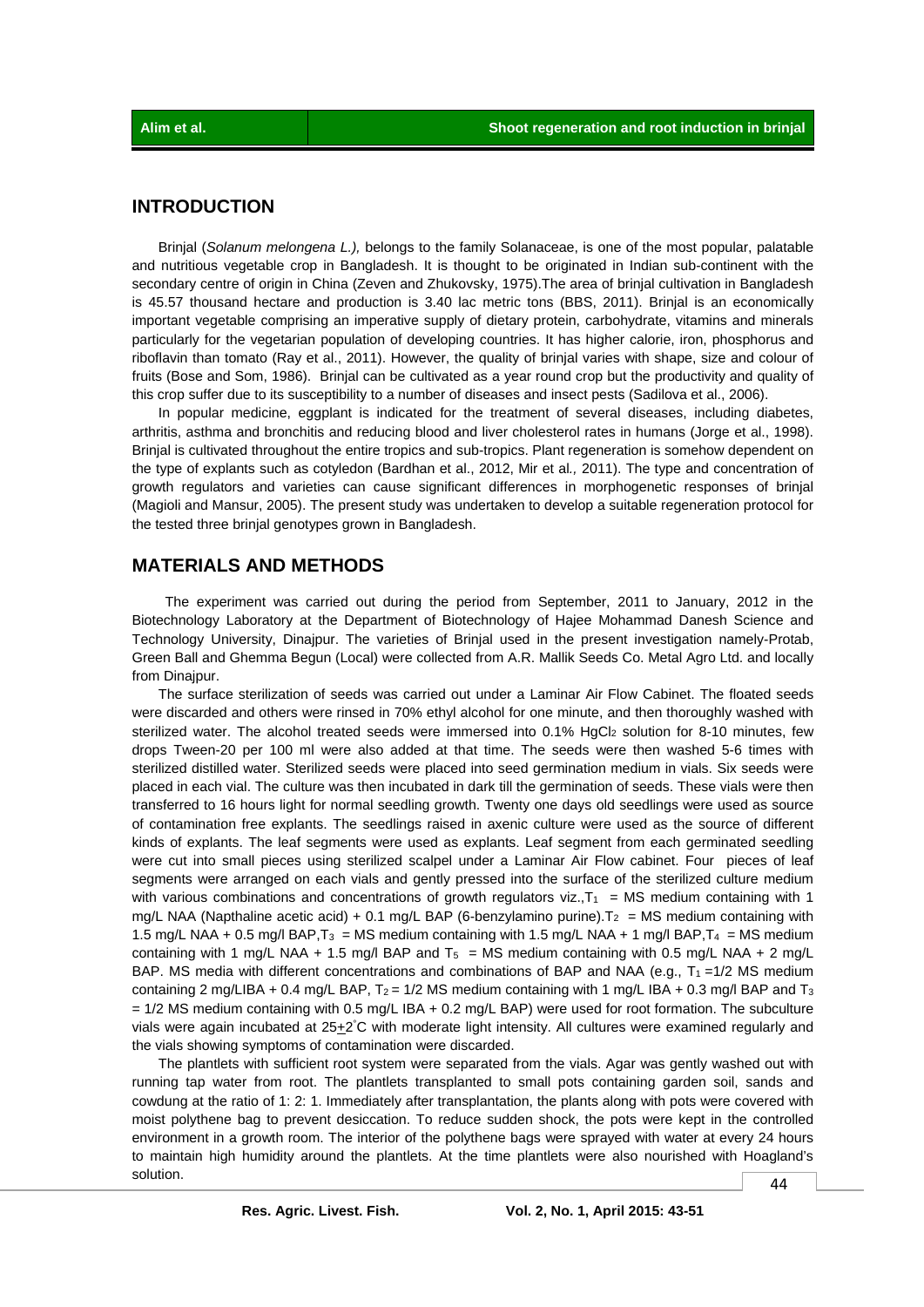After 2-3 days, the polythene bags were gradually perforated to expose the plants to natural environment. The polythene bags were completely removed after 7-10 days. The plantlets at this stage were placed in natural environment for 3-10 hours daily.

The established plants were calculated based on the number of plantlets placed in the pot and number of plants finally established or survived.

> Number of established plantlets Percent plant establishment =  $\times$  100 Total number of plantlets

### **Statistical analysis of data**

The experiments were arranged in Completely Randomized Design (CRD). The analysis of variance for different characters was analyzed using MSTAT-C and means were compared by the Duncan's Multiple Range Test (DMRT).

## **RESULTS AND DISCUSSION**

 The main effect of genotypes, phyto-hormones and combination of these two in brinjal was found to be significant on shoot and root regeneration (Table 1-6).

 The present study described development of a rapid and efficient plantlet regeneration protocol using leaf segment obtained from in vitro grown seedling. The type and concentration of a growth regulator was found to have significant impact on morphogenetic responses. The results of shoot regeneration from various brinjal explants at different growth regulators concentration and combinations are given in Table1-3. All three explants initiated callus and formed shoots on all five combinations of growth regulators tested. It was observed that induction and regeneration was quite permissive over a wide range of plant growth regulators.

| Genotypes            | Total no. of calli with | <b>Shoot regeneration</b> | Days required for shoot |
|----------------------|-------------------------|---------------------------|-------------------------|
|                      | shoot                   | (%)                       | initiation              |
| Protab               | 13.13a                  | 65.67 a                   | 40.27 c                 |
| Green Ball           | 11.27 c                 | 56.33 b                   | 47.93 a                 |
| Ghemma Begun (Local) | 10.47 b                 | 52.33 c                   | 48.33a                  |
| <b>LSD</b>           | 0.6761                  | 3.381                     | 1.089                   |
| CV(%)                | 7.80%                   | 7.80%                     | 3.05%                   |

| Table 1. Main effects of genotypes on shoot regeneration |  |  |  |  |  |
|----------------------------------------------------------|--|--|--|--|--|
|----------------------------------------------------------|--|--|--|--|--|

| Table 2. Main effects of treatments on shoot regeneration |  |  |  |  |  |
|-----------------------------------------------------------|--|--|--|--|--|
|-----------------------------------------------------------|--|--|--|--|--|

| <b>Treatment</b> | Total no. of calli with | Shoot regeneration | Days required for |
|------------------|-------------------------|--------------------|-------------------|
|                  | shoot                   | $(\%)$             | shoot initiation  |
| $T_1$            | 12.27 a                 | 65.83 a            | 45.00 c           |
| T <sub>2</sub>   | 12.00 ab                | 60.00 ab           | 46.78 c           |
| $T_3$            | 12.00 ab                | 60.00 ab           | 48.22 b           |
| T <sub>4</sub>   | 11.33 b                 | 56.67 b            | 49.33 b           |
| T <sub>5</sub>   | 10.22c                  | 51.11c             | 50.89a            |
| <b>LSD</b>       | 0.8729                  | 4.365              | 1.406             |
| CV(%)            | 7.80%                   | 7.80%              | 3.05%             |

 $T_1$ =MS medium containing with 1 mg/l NAA + 0.1 mg/l BAP;  $T_2$ =MS medium containing with 1.5 mg/l NAA + 0.5 mg/l BAP T<sub>3</sub>=MS medium containing with 1.5 mg/l NAA + 1 mg/l BAP; T<sub>4</sub>=MS medium containing with 1 mg/l NAA + 1.5 mg/l BAP T5=MS medium containing with 0.5 mg/l NAA + 2 mg/l BAP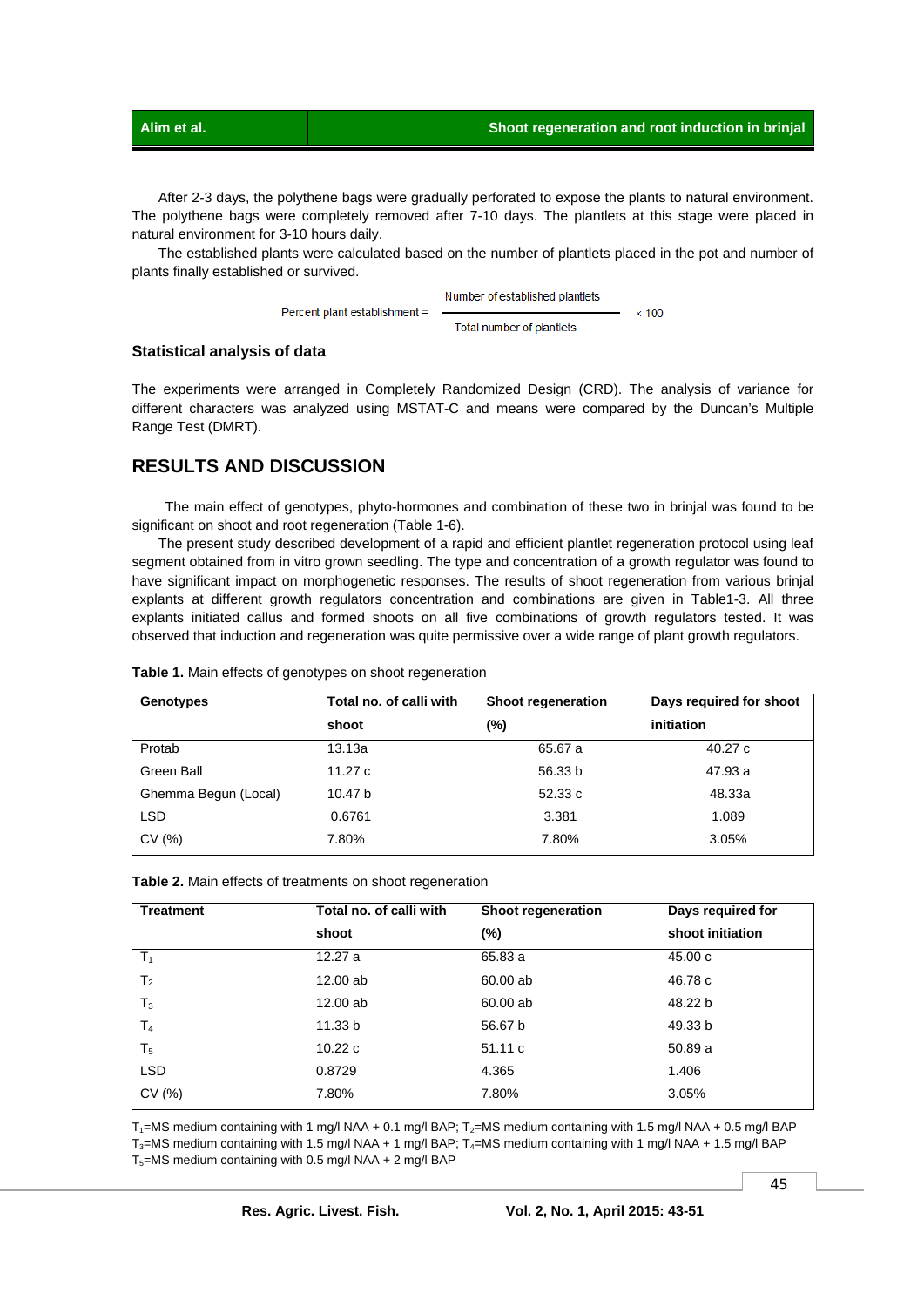|                |                    | Total no. of calli | % Shoot      | Days required for |
|----------------|--------------------|--------------------|--------------|-------------------|
|                | Hormone x genotype | with shoot         | regeneration | shoot initiation  |
| $T_1$          | Protab             | 14.33 a            | 71.67 a      | 43.33 g           |
|                | Green Ball         | 12.00 c-f          | 60.00 c-f    | 45.67e-g          |
|                | Ghemma Begun       | 11.33 d-f          | 56.67 d-f    | 47.00 c-f         |
|                | (Local)            |                    |              |                   |
| T <sub>2</sub> | Protab             | 14.00 ab           | 70.00 ab     | 45.67 e-g         |
|                | Green Ball         | 11.00 $e-g$        | 55.00 e-g    | 46.00 ef          |
|                | Ghemma Begun       | 11.00 $e-g$        | 55.00 e-g    | 44.27 fg          |
|                | (Local)            |                    |              |                   |
| $T_3$          | Protab             | $13.00 a-c$        | 65.00 a-c    | 46.67 d-f         |
|                | Green Ball         | 12.33 c-e          | 58.67 f      | 48.67 b-d         |
|                | Ghemma Begun       | 10.67 f-h          | 53.33 f-h    | 49.33 a-c         |
|                | (Local)            |                    |              |                   |
| T <sub>4</sub> | Protab             | 12.67 b-d          | 63.33 b-d    | 48.67 b-d         |
|                | Green Ball         | 11.67 c-f          | 58.33 c-f    | 48.00 c-e         |
|                | Ghemma Begun       | $9.667$ gh         | 48.33 gh     | 51.03 a           |
|                | (Local)            |                    |              |                   |
| $T_5$          | Protab             | 11.67 c-f          | 58.33 c-f    | 50.67 ab          |
|                | Green Ball         | 9.333 h            | 46.67 h      | 51.33 a           |
|                | Ghemma Begun       | 9.667 gh           | 48.33 gh     | 50.67 ab          |
|                | (Local)            |                    |              |                   |
| <b>LSD</b>     |                    | 1.512              | 7.560        | 2.435             |
| CV(%)          |                    | 7.80%              | 7.80%        | 3.05%             |

 **Table 3.** Combined effect of variety and hormone concentrations on shoot regeneration

 $T_1$ =MS medium containing with 1 mg/l NAA + 0.1 mg/l BAP; T<sub>2</sub>=MS medium containing with 1.5 mg/l NAA + 0.5 mg/l BAP  $T_3$ =MS medium containing with 1.5 mg/l NAA + 1 mg/l BAP;  $T_4$ =MS medium containing with 1 mg/l NAA + 1.5 mg/l BAP  $T_5$ =MS medium containing with 0.5 mg/l NAA + 2 mg/l BAP

| Table 4. Performance of different genotypes on root induction |  |  |  |  |  |
|---------------------------------------------------------------|--|--|--|--|--|
|---------------------------------------------------------------|--|--|--|--|--|

| Genotypes            | No. of shoots with<br>root | % Root induction | Days required to root<br>initiation |
|----------------------|----------------------------|------------------|-------------------------------------|
| Protab               | 7.333 a                    | 73.33 a          | 6.00c                               |
| Green Ball           | 6.222 b                    | 62.22 b          | 7.89 b                              |
| Ghemma Begun (Local) | 5.000c                     | 50.00c           | 8.222a                              |
| <b>LSD</b>           | 0.467                      | 4.669            | 0.4260                              |
| CV(%)                | 7.62%                      | 7.62%            | 8.07%                               |

 **Table 5.** Performance of growth regulators on different characteristics of root induction

| <b>Treatment</b> | No. of shoots with | <b>Root induction</b> | Days required to |
|------------------|--------------------|-----------------------|------------------|
|                  | root               | $\frac{1}{2}$         | root initiation  |
|                  | 6.778 a            | 67.78 a               | 6.556 b          |
| T <sub>2</sub>   | 6.111 b            | 61.11 b               | 7.778 a          |
| $T_3$            | 5.667 b            | 56.67 b               | 8.667 a          |
| <b>LSD</b>       | 0.4666             | 4.669                 | 0.4260           |
| CV(%)            | 7.62%              | 7.62%                 | 8.07%            |

 $T_1 = 1/2$  MS medium containing with 2 mg/l IBA + 0.4 mg/l BAP

 $T_2=1/2$  MS medium containing with 1 mg/l IBA + 0.3 mg/l BAP

 $T_3=1/2$  MS medium containing with 0.5 mg/l IBA + 0.2 mg/l BAP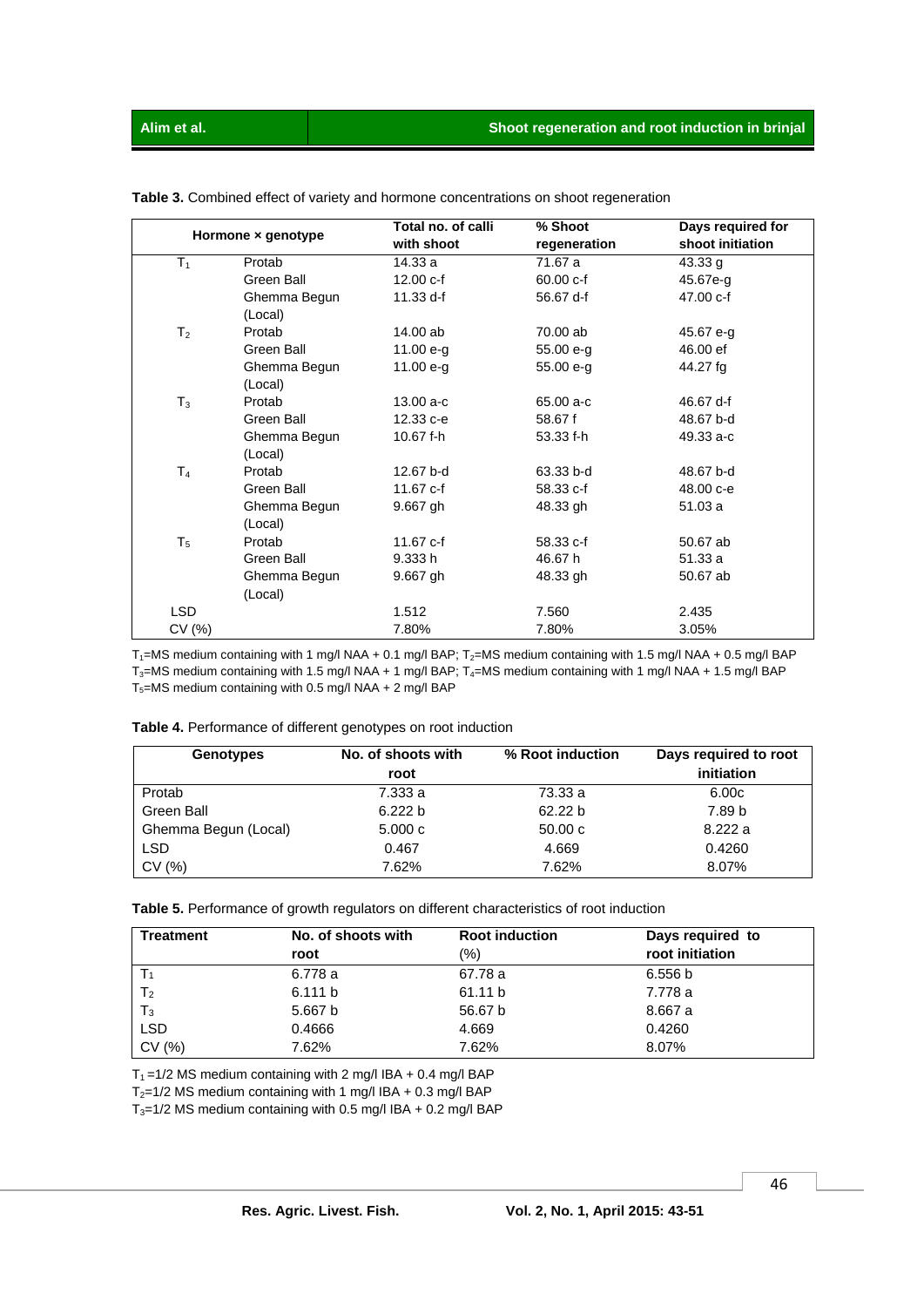|                | Hormone x genotype   | No. of shoots with root | Days required to root initiation |
|----------------|----------------------|-------------------------|----------------------------------|
| $T_1$          | Protab               | 7.667 ab                | 6.000 e                          |
|                | Green Ball           | 7.000 bc                | 7.000 cd                         |
|                | Ghemma Begun (Local) | 5.667 d                 | 7.667 de                         |
| T <sub>2</sub> | Protab               | 7.332 a                 | $6.000 \text{ cd}$               |
|                | Green Ball           | 5.667 d                 | 7.667 bc                         |
|                | Ghemma Begun (Local) | 4.667 e                 | 8.667 bc                         |
| $T_3$          | Protab               | 6.333 cd                | 7.667 bc                         |
|                | Green Ball           | 6,000d                  | 7.000 ab                         |
|                | Ghemma Begun (Local) | 4.067 e                 | 9.333 ef                         |
| <b>LSD</b>     |                      | 0.8082                  | 0.738                            |
| CV(%)          |                      | 7.62%                   | 8.07%                            |

**Table 6.** Effect of growth regulators x variety interaction on different characteristics of root induction

### **Shoot regeneration**

#### **Effects of varieties on shoot regeneration**

 Genotypes showed significant variations for all the characters of shoot regeneration, percent shoot regeneration and days required for shoot initiations (Table1). From the three genotypes, highest number (13.13) of callus with shoot was found in Protab and lowest in Green Ball (11.27). Protab showed best performances (65.67%) on percent shoot regeneration. In contrast, Ghemma Begun (Local) showed lowest performance (52.33%) on percent shoots regeneration. Days required for shoot initiation was early in Protab (40.27 days) compared to Ghemma Begun (Local) (48.33 days). These results were in agreement with those obtained by Jayasree et al. (2001), Hossain et al. (2007).

## **Effect of growth regulators on shoot regeneration**

 Different concentrations of BAP, NAA showed significant variations for percent shoot regeneration and days required for shoot initiation (Table 2). Among the treatments,  $T_1$  (MS +1 mg/L NAA + 0.1 mg/L NAA+0.1 mg/L BAP) showed highest percentage of shoot regeneration (65.83%) while T<sub>5</sub> (MS+0.5 mg/L NAA +2 mg/L BAP) showed lowest (51.11%). Days required for shoot initiation was minimum (45.00 days) in the  $T_1$  (MS+1) mg/L NAA + 0.1 mg/L BAP) and maximum (50.89 days) in MS + 0.5 mg/L NAA + 2.0 mg/L BAP ( $T_5$ ). These results were in agreement with those obtained by Rahman *et al*. (2006). Shivraj and Rao (2011) obtained highest number of shoots on MS medium supplement with 2 mg/L BAP and 0.5mg/l Kinetin using cotyledonary leaf explant.

#### **Growth regulators × genotype interaction on shoot regeneration**

 Results related to growth regulators x genotype interaction for the characters of shoot regeneration such as total no. of calli with shoot, percent shoot regeneration and days required for shoot initiation in different concentrations of BAP showed significant variations (Table 3). Among the three genotypes, Protab showed highest no. of calli with shoot (14.33), best performance on percent shoot regeneration (71.67%) in MS +1 mg/L NAA + 0.1 mg/L BAP (T1). In contrast, Ghemma Begun showed lowest number of calli with shoot (9.667) with MS + 0.5 mg/L NAA + 2 mg/L BAP ( $T_5$ ), Green Ball showed lowest percent shoot regeneration (46.67%) with MS + 0.5 mg/L NAA + 2 mg/L BAP (T5).Days required for shoot initiation was minimum (43.33 days) on the interactions of  $MS + 1$  mg/L NAA + 0.1 mg/L BAP (T<sub>1</sub>) with Protab and maximum (51.33 days) on the interactions MS + 0.5 mg/L NAA + 2 mg/L BAP  $(T_5)$  with Green Ball (Table 9). All the genotypes showed satisfactory results with MS+1 mg/l NAA +0.1 mg/l BAP  $(T_1)$  treatment. These results were in agreement with those reported by Prakash et al. (2008). Initiation of shoot is shown in Fig. 1.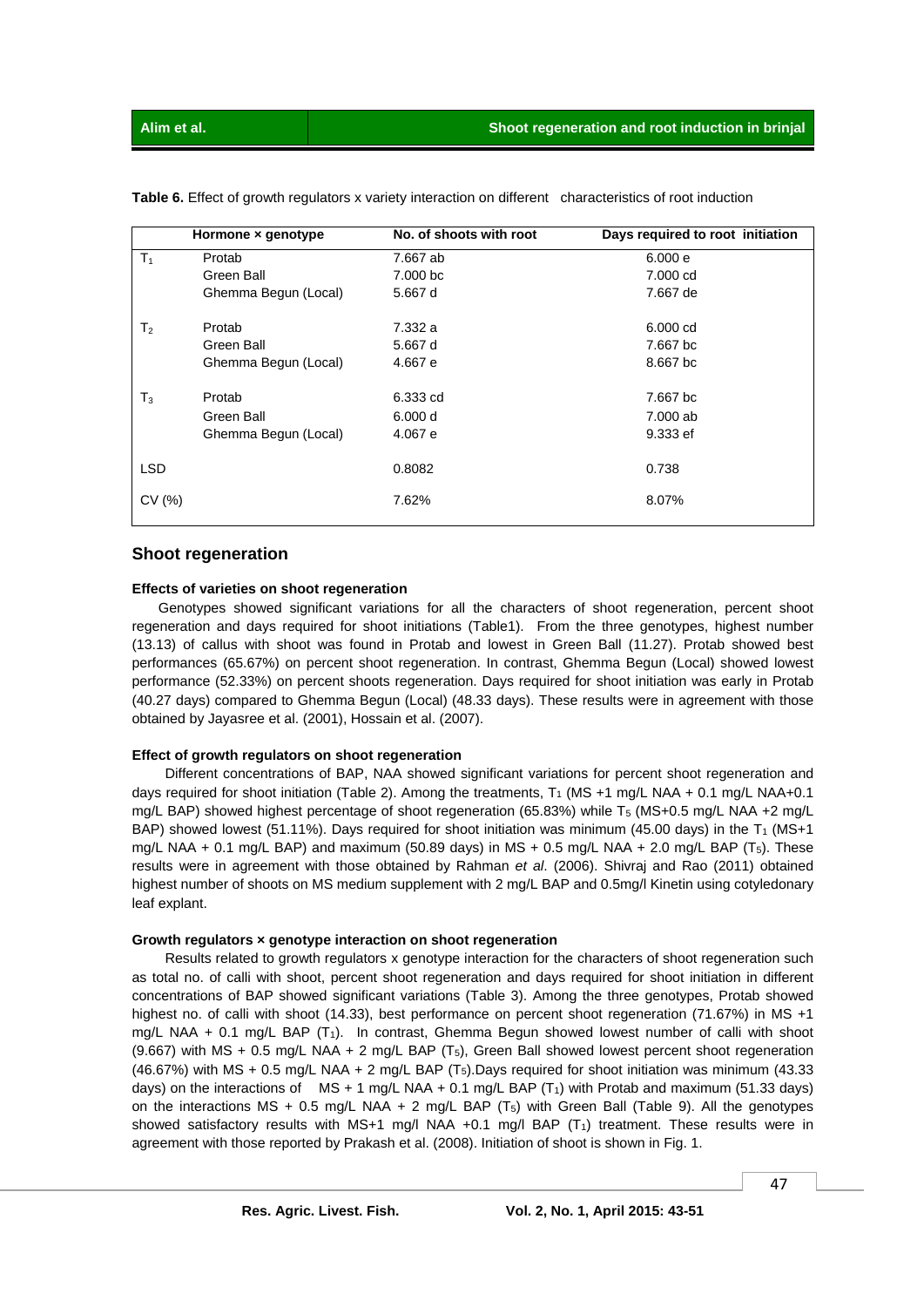### **Root induction from shoot**

 Root induction was found with wide variations at genotypes and different concentrations of growth regulators (Table 4, 5 and 6).

#### **Effects of genotypes on root induction**

 Genotypes showed significant variation in producing root. Protab showed the highest number of shoots with root (7.333), highest percentage of root formation (73.33%) and minimum days required (6.00). Ghemma Begun (Local) showed lowest number of shoots with root (5.00), lowest percentage (50.00%) of root formation and maximum days required (8.222) (Table 4).

#### **Effects of growth regulators on root induction**

 Root initiation varied in a wide range due to difference in growth regulators concentrations and combinations (Table 5). Maximum number of shoots with root (6.778) and highest percentage of root formation (67.78%) were recorded in 1/<sub>2</sub> MS + 2 mg/L IBA + 0.4 mg/L BAP (T<sub>1</sub>).Lowest no. of shoots with root (5.667) and lowest percentage of root (56.67%) formation were found in T3 (Table 5). This result was in agreement with those obtained by Das *et al*. (2002). IBA is widely used for efficient root induction in Brinjal (Zayova et al., 2012; Shivraj and Rao, 2011).





using MS+1.0 mg/l NAA +0.1 mg/l BAP and Green Ball Variety using MS+1.5 mg/l NAA +0.5 mg/l BAP(right)

Figure 1: Initiation of shoot from the callus of Protab (left) Variety Fig. 2: Root initiation from regenerated shoot of Protab Variety in 1/2 MS +2 mg/l IBA+0.4 mg/l BAP (left) and Green Ball Variety in 1/2 MS +1 mg/l IBA+0.3 mg/l BAP (right)

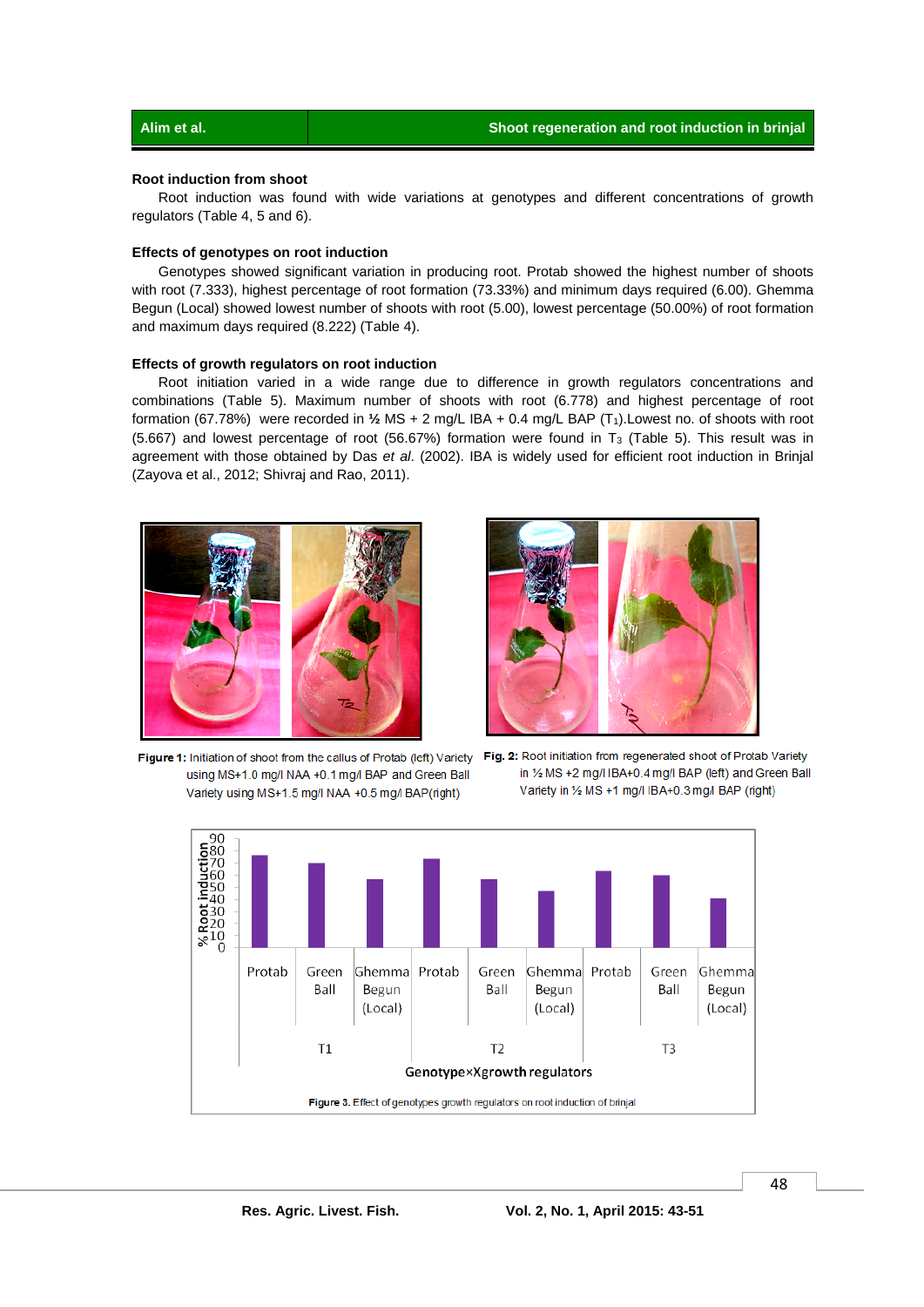![](_page_6_Picture_2.jpeg)

Figure 4. Hardening of regenerated plant of Protab (left) and Ghemma Begun (Local) (right) after transplantation into small plastic pot

![](_page_6_Figure_4.jpeg)

Figure 5. Effect of genotypes on survival rate of brinjal

![](_page_6_Picture_6.jpeg)

Figure 6. Survived plant after hardening of Protab (left) and Ghemma Begun (Local) (right) Variety derived from leaf explant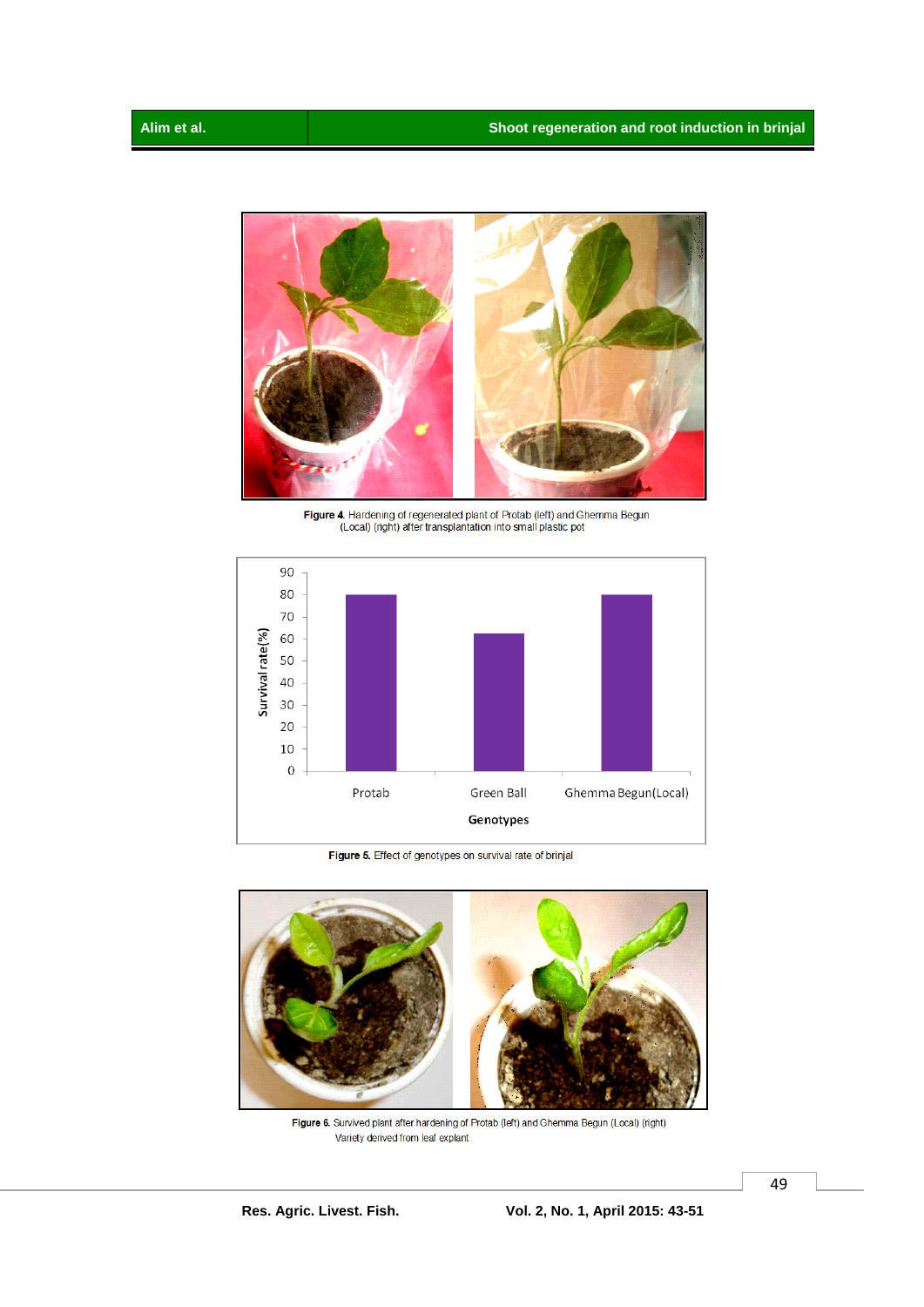#### **Growth regulator x genotype interaction on root induction**

 Results related to hormone x genotype interaction for the characters of root regeneration such as number of shoots with root, percent root formation and days required to root initiation in different concentrations of MS, IBA and BAP showed significant variations. The results are presented in Table 6. Among the three genotypes, Protab showed best performance on number of shoots with root (7.667), best performance on percent root regeneration (76.67%) in T<sub>1</sub> ( $\frac{1}{2}$  MS +2 mg/L IBA+0.4 mg/L BAP). In contrast, Ghemma Begun (Local) showed the lowest performance on number of shoots with root(4.067), lowest performance on percent root regeneration (40.67%) with **½** MS + 0.5 mg/L IBA + 0.2 mg/L BAP (T3) .Days required for root initiation was minimum (6.000 days) on the interaction of **½** MS + 2 mg/L IBA + 0.4 mg/L BAP (T1) with Protab and maximum (9.333 days) on the interaction **½** MS+0.5 mg/L IBA+0.2 mg/L BAP (T3) .

From the above results, it may be concluded that  $\frac{1}{2}$  MS +2 mg/l IBA+0.4 mg/l BAP (T<sub>1</sub>) with Protab showed the best performance on root regeneration. IBA is widely used for efficient root induction in Brinjal (Zayova et al., 2012). This result was in agreement with those obtained by Hossain et al. (2007), Prabavathi et al. (2007). Root initiation from regenerated shoot is shown in Fig. 2 and 3.

#### **Establishment of plantlet**

 After sufficient development of root system, the small plantlets were taken out from culture vessels without any damage to roots and shoots .Medium adhered around the roots was removed by washing in running tap water to prevent microbial infection. The plantlets were then transplanted into plastic pots containing sterile soil, sand and cow dung in a 1:2:1 ratio. The pots were then covered with clear polyethylene bag to maintain high humidity conditions and kept in the growth chamber for proper hardening. Gradually the plantlets were adapted to soil and established. The survival rate of transferred regenerated plantlets after hardening was highest in Ghemma Begun (Local) (80%) and lowest in Green ball (62.5 %). Similar result was found Ferdausi et al., 2009. Hardening of regenerated plant and survived plant after hardening from leaf explants are shown in Figure 4 and 5.

## **CONCLUSION**

 By considering the overall investigation and comparing the performance of three brinjal genotypes*,* it was found that Protab was the best cultivar in case of shoot regeneration and root induction. The findings from the present investigation of the effect of genotypes and growth regulators on shoot regeneration and root induction of brinjal (*Solanummelongena*.) could be efficiently utilized for the advanced biotechnological research, as for example gene transfer and crop improvement.

## **REFERENCE**

- 1. BBS, 2011. Statistical Yearbook of Bangladesh. Bangladesh Bureau of Statistics.Ministry of planning, Government of the people's Repubic of Bangladesh. Dhaka, Bangladesh.
- 2. Bardhan SK, C Sharma and DK Srivastava, 2012. Invito plant regeneration studies in brinjal. Journal of Cell andTissue Research, 12: 3213-3218.
- 3. Bose TK and MG Som, 1986. Vegetable crops in India. Nayaprokah, Calcutta.
- 4. Das GP, S Ramaswamy and MA Bari, 2000. Integrated crop management practices for the control of the brinjal shoot and fruit borer in Bangladesh. DAE-DANIDA Strengthening Plant Protection Services (SPPS) Project. Department of Agriculture Extention, Khamarbari, Dhaka.
- 5. Ferdausi U, K Nath, BL Das and MS Alam, 2009. *In vitro* regeneration system in brinjal (*Solanum melongena* L.) for stress tolerant somaclone selection Journal of Agricultural University, 7: 253– 258.
- 6. Hossain MJ, M Rahman and MA Bari, 2007. Establishment of cell suspension culture and plantlet regeneration of brinjal (*Solanum melongena* L.). Journal of Plant Science, 2: 407-415.
- 7. Jayasree T, V Paban, M Ramesh, AV Rao and KJM Reddy, 2001. Somatic embryogenesis from leaf cultures of potato. Plant Cell Tissue Organ Culture, 64: 13-17.